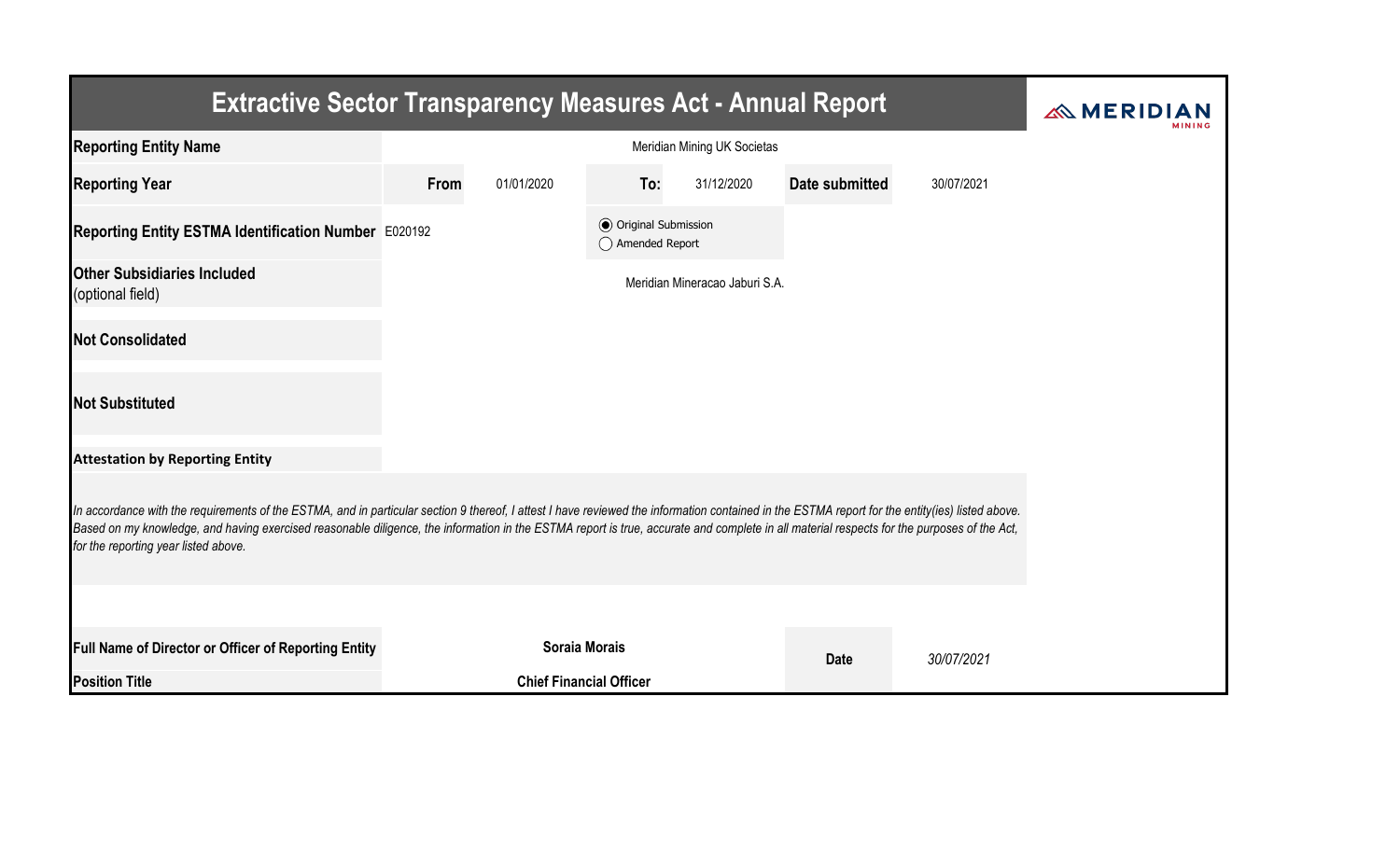| <b>Extractive Sector Transparency Measures Act - Annual Report</b>                                                                                                               |                         |                                                                                  |                                               |                  |         |                                |                |                  |                                                      |                                      |                                                                                                                                                                                                                                                                                                                              |  |
|----------------------------------------------------------------------------------------------------------------------------------------------------------------------------------|-------------------------|----------------------------------------------------------------------------------|-----------------------------------------------|------------------|---------|--------------------------------|----------------|------------------|------------------------------------------------------|--------------------------------------|------------------------------------------------------------------------------------------------------------------------------------------------------------------------------------------------------------------------------------------------------------------------------------------------------------------------------|--|
| <b>Reporting Year</b><br><b>Reporting Entity Name</b><br><b>Reporting Entity ESTMA</b><br><b>Identification Number</b><br><b>Subsidiary Reporting Entities (if</b><br>necessary) | From:                   | 01/01/2020                                                                       | To:<br>Meridian Mining UK Societas<br>E020192 | 31/12/2020       |         | <b>Currency of the Report</b>  | <b>USD</b>     |                  |                                                      |                                      |                                                                                                                                                                                                                                                                                                                              |  |
| <b>Payments by Payee</b>                                                                                                                                                         |                         |                                                                                  |                                               |                  |         |                                |                |                  |                                                      |                                      |                                                                                                                                                                                                                                                                                                                              |  |
| Country                                                                                                                                                                          | Payee Name <sup>1</sup> | Departments, Agency, etc<br>within Payee that Received<br>Payments <sup>2</sup>  | <b>Taxes</b>                                  | <b>Royalties</b> | Fees    | <b>Production Entitlements</b> | <b>Bonuses</b> | <b>Dividends</b> | <b>Infrastructure</b><br><b>Improvement Payments</b> | <b>Total Amount paid to</b><br>Payee | Notes <sup>34</sup>                                                                                                                                                                                                                                                                                                          |  |
| Brazil                                                                                                                                                                           | Government of Brazil    | National Mining Agency (Agência<br>Nacional de Mineração - ANM)                  |                                               | 106,277          | 146,898 |                                |                |                  |                                                      |                                      | Reporting currency: Entity's<br>reporting currency is US dollars.<br>Amounts paid in Brazilian reals<br>253,176 ("BRL") and translated to US dollars<br>("USD") using Oanda average<br>exchange rate of USD \$1 -> BRL \$<br>5.10759                                                                                         |  |
| Brazil                                                                                                                                                                           | Government of Brazil    | National Institute of Social<br>Security (Brazilian Social Security<br>Ministry) | 75,155                                        |                  |         |                                |                |                  |                                                      |                                      | Description: employer's social<br>security contributions (INSS) relate to<br>payroll.<br>Reporting currency: Entity's<br>75,155 reporting currency is US dollars.<br>Amounts paid in Brazilian reals<br>("BRL") and translated to US dollars<br>("USD") using Oanda average<br>exchange rate of USD \$1 -> BRL \$<br>5.10759 |  |
| <b>Additional Notes:</b>                                                                                                                                                         |                         |                                                                                  |                                               |                  |         |                                |                |                  |                                                      |                                      |                                                                                                                                                                                                                                                                                                                              |  |